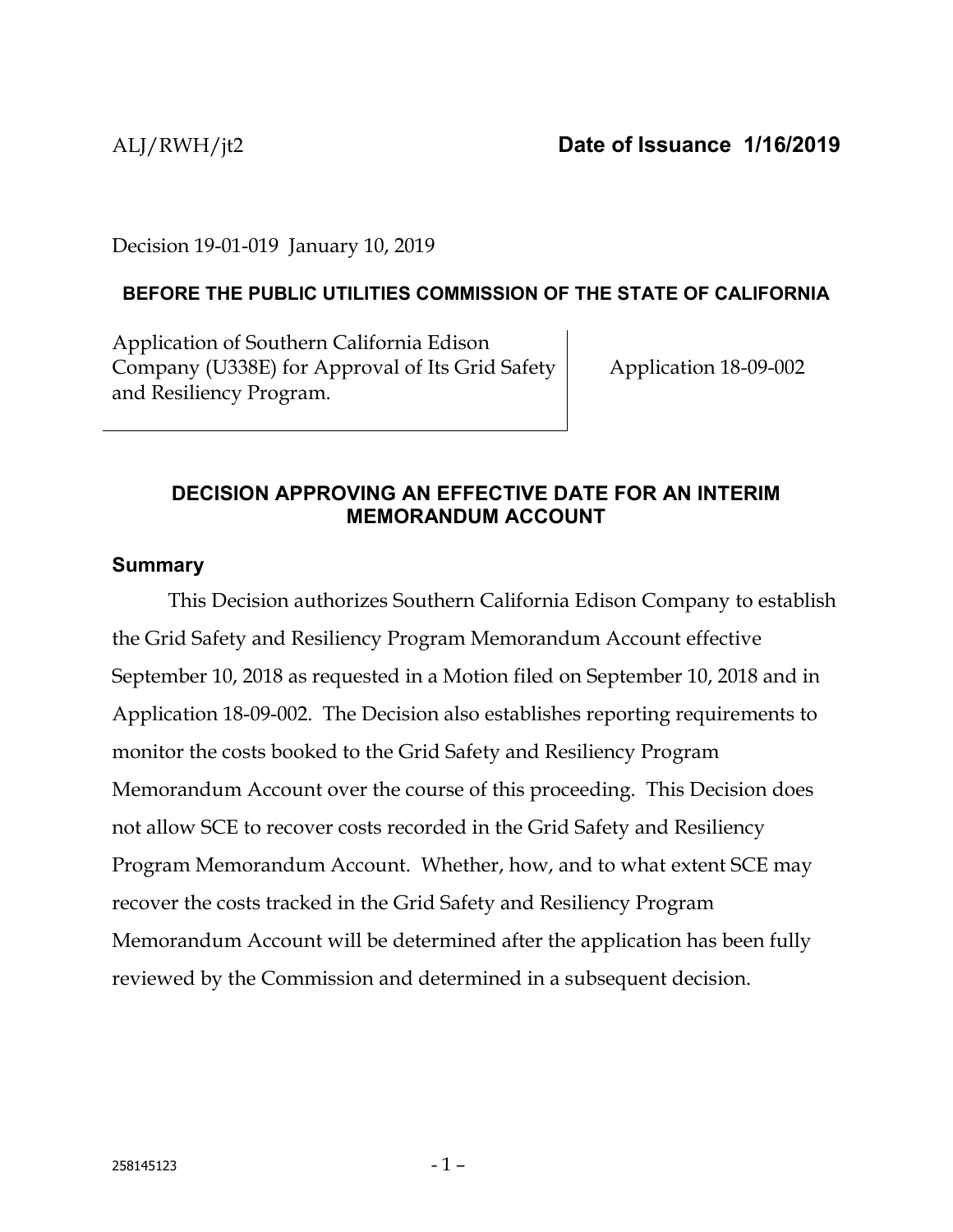### **Discussion**

### **Southern California Edison's Request for the Memorandum Account**

On September 10, 2018, Southern California Edison Company (SCE) filed a Motion requesting an expedited order adopting the interim Grid Safety and Resiliency Program Memorandum Account (GSRPMA) proposed in SCE's concurrently filed Application 18-09-002 (Application) effective as of the date of its filing, September 10, 2018.

SCE seeks Commission approval to make the GSRPMA effective as of the filing date of the Application so that SCE may begin tracking Grid Safety and Resiliency Program (GSRP) costs expeditiously while the Commission resolves the concurrent Application and associated request for a two-way balancing account. As SCE notes, granting SCE's request for this memorandum account would not prejudge whether, how, and to what extent SCE may recover the costs tracked in the GSRPMA. Rather, it simply preserves SCE's ability to request further Commission consideration of the recoverability of such costs, without objection that might otherwise be asserted based on the retroactive ratemaking doctrine. Granting a memo account does not guarantee recovery of any costs booked into the memo account, because they will be reviewed at a later date.

SCE asserts that good cause exists to approve the interim GSRPMA as SCE is taking prompt action to address increasing wildfire risk in furtherance of state policy and is already incurring incremental costs.

SCE claims approval of the GSRPMA is appropriate in light of recent legislation that explicitly provides for utilities to establish memorandum accounts to track incremental wildfire mitigation costs not currently authorized

- 2 -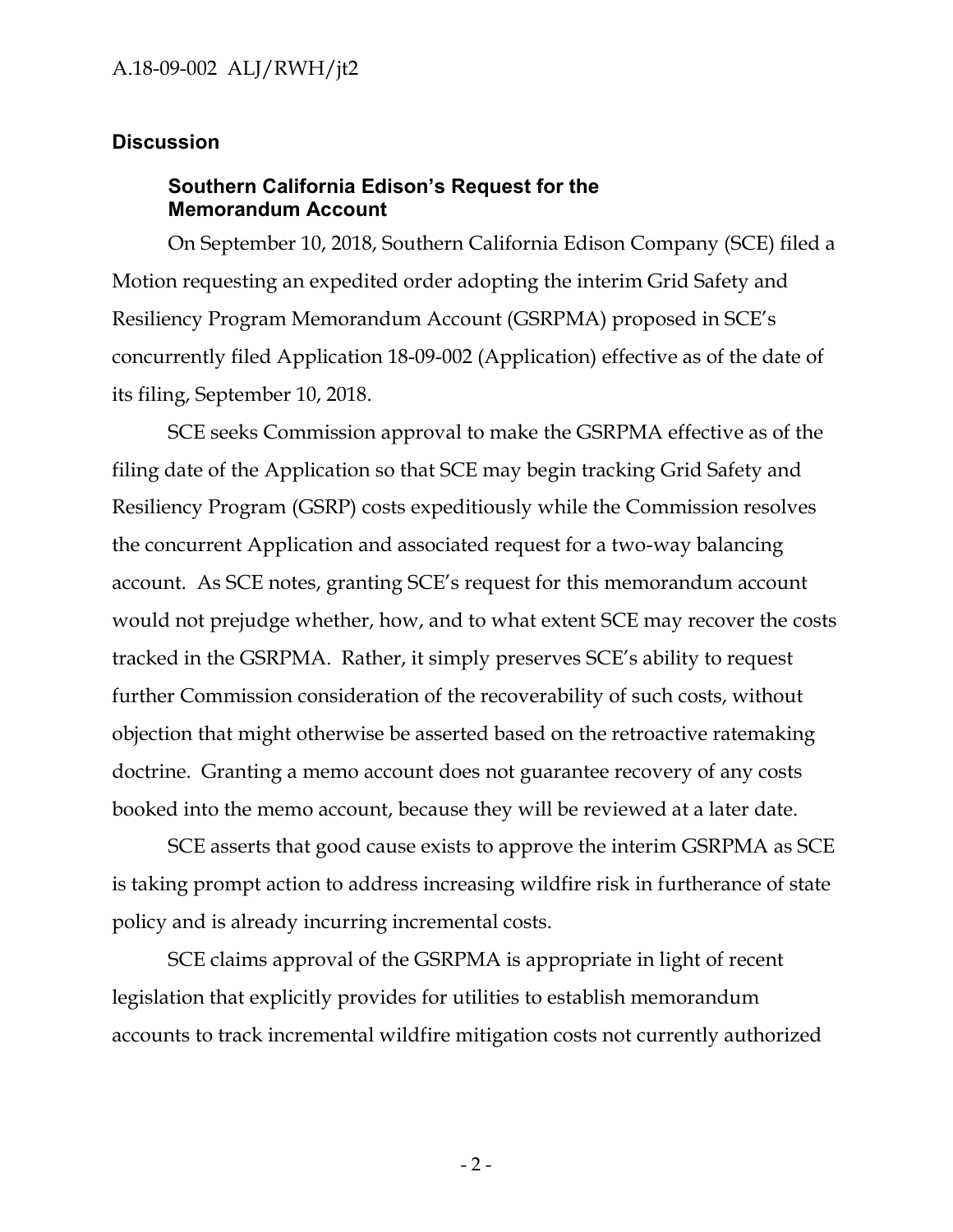$\overline{a}$ 

in rates or, in SCE's case, requested in a general rate case (GRC). <sup>1</sup> Because of the serious nature of the wildfire issue, SCE filed this application expeditiously, not waiting for proposed legislation (SB 901) to become law and be implemented by the Commission. Instead, SCE filed its Application on September 10, 2018, prior to SB 901 being signed into law and requested an interim account to track its ongoing GSRP costs during the pendency of this proceeding.

SCE also claims the Commission has a longstanding practice of establishing memorandum accounts to avoid retroactive ratemaking, and that allowing the interim GSRPMA would be consistent with that practice.<sup>2</sup>

# **Agreement Resolving Opposition of Intervening Parties**

The Public Advocates Office at the California Public Utilities Commission (Public Advocates) filed a Response opposing SCE's Motion on September 25, 2018. Public Advocates stated the issue does not need to be addressed before a determination is made by the Commission on the full application, and

<sup>1</sup> Specifically, Senate Bill (SB) 901 provides that utilities be able to establish "a memorandum account to track costs incurred for fire risk mitigation that are not otherwise covered in the electrical corporation's revenue requirements." Stats. 2018, Ch. 626, *codified* at Pub. Util. Code § 8386(j). SCE also cited Assembly Bill (AB) 2346 to support its motion (AB 2346 would have enabled utilities, upon request to the Commission, to be able to record incremental grid hardening, vegetation management, and other wildfire mitigation costs in the Wildfire Expense Memorandum Account). AB 2346 was vetoed by Governor Brown.

<sup>2</sup> SCE Motion at 5-7, *citing,* Decision (D.) 03-05-076 at 6; Resolution E-3761 at 3 (Nov. 29, 2001); D.16-03-009, Decision Granting Pacific Gas and Electric Company's Request for a January 1, 2017 Final Decision Effective Date; D.14-06-012, Decision Granting January 1, 2015 Effective Date for Pacific Gas and Electric Company's Test Year 2015 Revenue Requirement at 3-5; D.18-06-029, Alternate Decision Authorizing Establishment of the Wildfire Expense Memorandum Account at 15.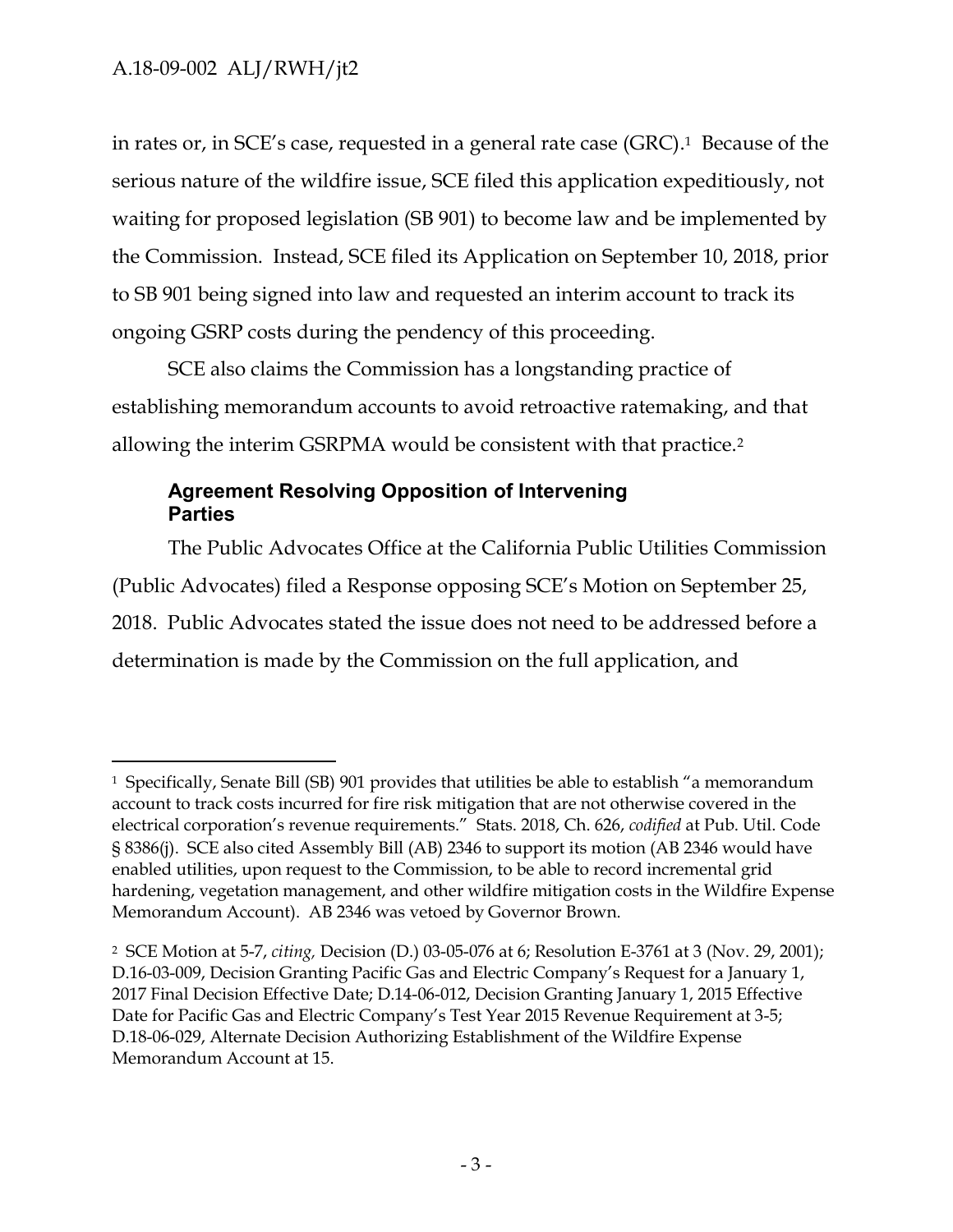$\overline{a}$ 

recommended the Commission deny SCE's motion, and/or hold the motion in abeyance until the decision on the merits of the application.

Public Advocates argued that the request in the motion is duplicated in the Application itself, and thus there is no need to rule on the motion before the application is decided. Public Advocates also claims that granting the motion would be inconsistent with the Commission's policy requiring that memorandum accounts be established on a prospective basis only.<sup>3</sup> Public Advocates claims that the cases cited by SCE to support its motion represent narrow exceptions to the general rule against retroactive ratemaking and deal with a previously defined set of costs, or establish memorandum accounts on a prospective basis.

On October 5, 2018, SCE submitted a Reply to the Response of the Public Advocates Office. SCE argues that it would not be premature to approve the memorandum account before the final decision on the merits of the application. SCE claims it is already incurring costs and waiting to approve the memorandum account could result in those costs being disallowed on a retroactive ratemaking basis. Approving the memorandum account now would remove that claim and ensure that any costs the Commission does ultimately approve would be tracked and available for recovery from ratepayers. SCE also argues that while the Commission usually makes memorandum accounts effective prospectively, the Commission has authority to make exceptions to that general policy under appropriate circumstances. SCE claims that the current proposal falls within such an exception, an urgent situations in which the

<sup>3</sup> Response of the Public Advocates Office at 3, *citing*, D.03-05-076 at n. 5, and D.99-11-057.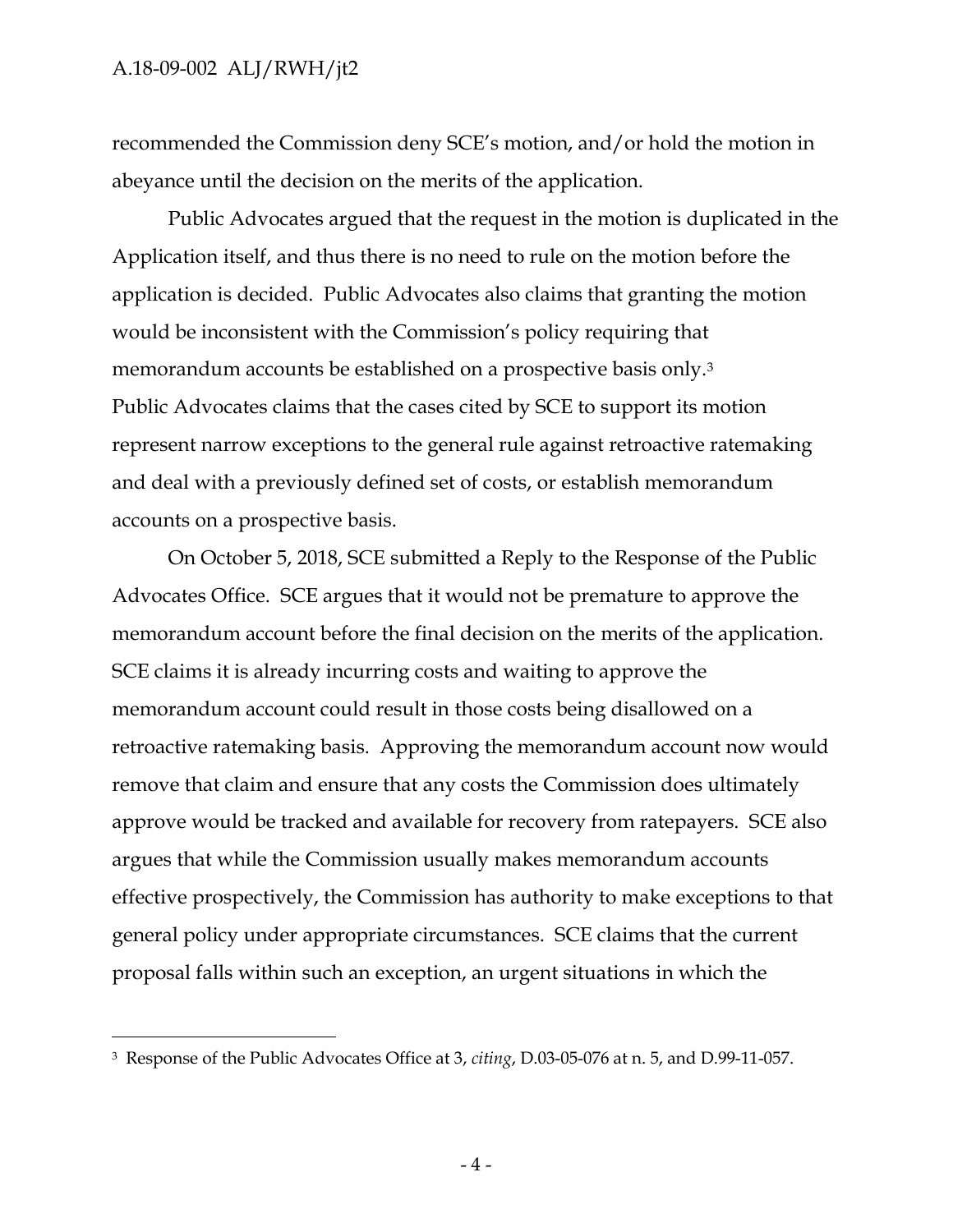$\overline{a}$ 

applicant utility expects to incur substantial incremental costs prior to a final Commission decision on the merits. SCE states that in such situations, the Commission has granted memorandum account relief for the purposes of tracking ongoing costs. SCE also acknowledges that granting interim relief and creating this account does not prejudge the appropriateness of any recovery of costs so recorded in the GSRPMA.

The Utility Reform Network (TURN) also expressed reservations about approving the GSRPMA until SCE clarifies whether there is any overlap with the treatment of the memorandum account that would be implemented as part of Rulemaking 18-10-007.<sup>4</sup>

At the Prehearing Conference on November 15, 2018, SCE, Public Advocates and TURN announced that they had reached an agreement on two issues on which they had differing views with respect to the next steps in this proceeding, specifically approval of SCE's motion seeking a September 10, 2018, effective date for the GSRPMA, and the overall schedule of the proceeding. Public Advocates and TURN both agreed to withdraw their objections to implementation of SCE's GSRPMA and SCE in turn agreed to support the schedule for the proceeding put forth by Public Advocates and TURN.

This agreement removes opposition to SCE's Motion and allows the Commission to consider it on an unopposed basis.<sup>5</sup> The agreement also

<sup>4</sup> Joint Prehearing Conference Statement dated November 13, 2018, at 8. (Rulemaking 18-10-007 was adopted on October 25, 2018 to implement the provisions of Senate Bill 901 related to electric utility wildfire mitigation plans.)

<sup>5</sup> *See,* RT at 31 (the Small Business Utility Advocates stated it does not oppose creation of the memorandum account, and no party raised any new objection at the PHC).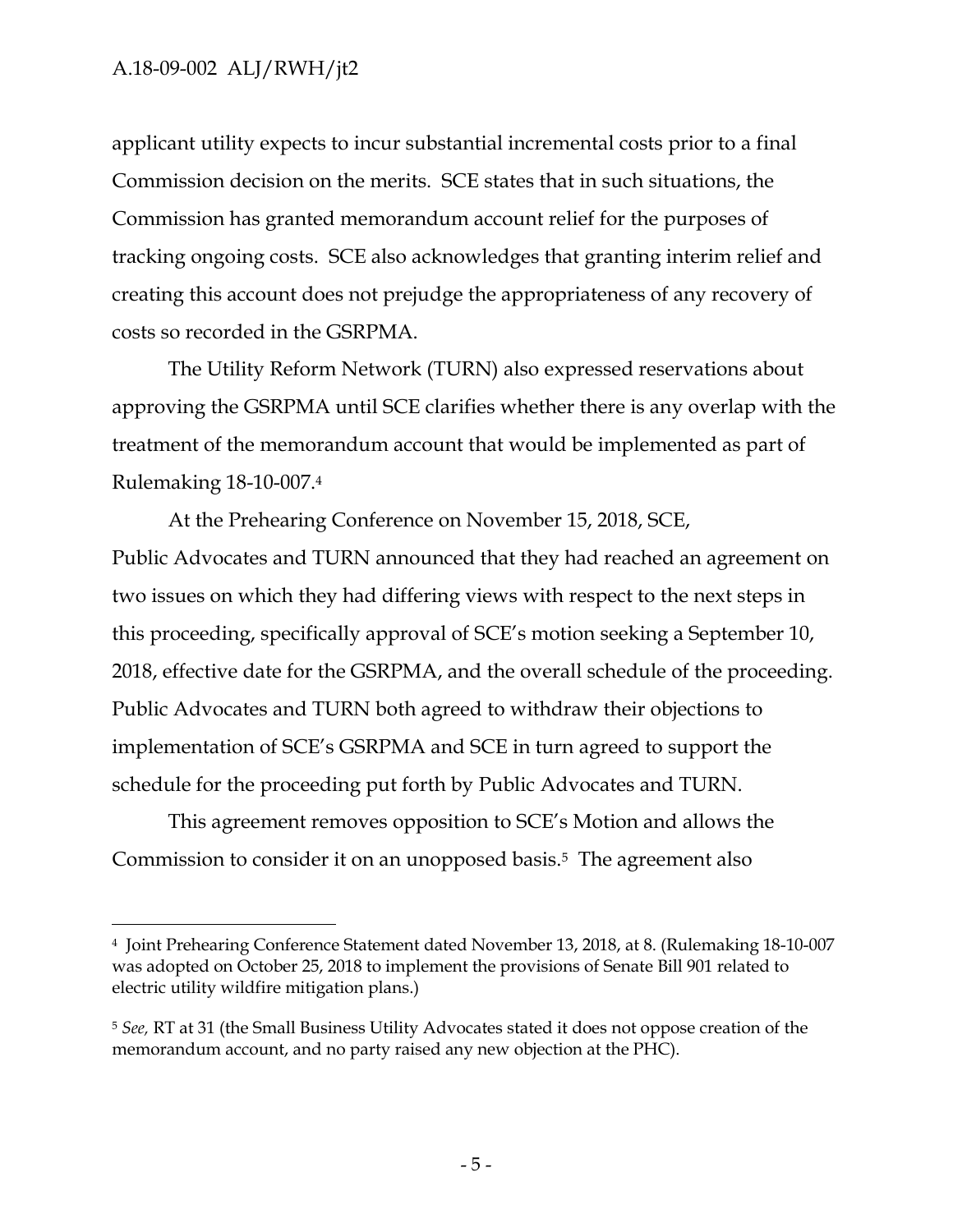establishes a schedule for the proceeding that will be memorialized in the forthcoming Scoping Memo that will result in intervenor testimony being served in April 2019.

#### **Approval of the Memorandum Account**

Approval of the GSRPMA, effective September 10, 2018, the date this application was filed, is in the public interest. SCE is proposing to undertake significant and incremental steps to improve its systems and infrastructure to mitigate wildfire risks. While there are important questions to ask about the actions SCE is undertaking, SCE is taking these actions without any guarantee the Commission will approve recovery of the costs from ratepayers. We agree that the subject of SCE's application is an urgent situation where SCE expects to incur substantial incremental costs prior to a final Commission decision on the merits of the Application. Thus, while SCE is incurring these costs, it is not only appropriate, but also in the public interest that it keeps track of these costs.

Public Advocates is correct that we do not need to approve the memorandum account before we reach a final decision on the merits of the application. However, we agree with SCE that allowing it to record the costs it is incurring related to this application in a memorandum account will avoid retroactive ratemaking objections should those costs ultimately be approved. In addition, establishing a memorandum account effective at the initiation of this application provides the Commission an opportunity to establish reporting and financial controls at the onset of this proceeding.

Wildfire risk has been a problem for many years and the requests made in this proceeding would typically be included in a GRC. SCE's 2018 Test Year GRC application, Application (A.) 16-09-001 has not yet concluded, and since the application's filing in 2016, wildfire mitigation issues have become more urgent

- 6 -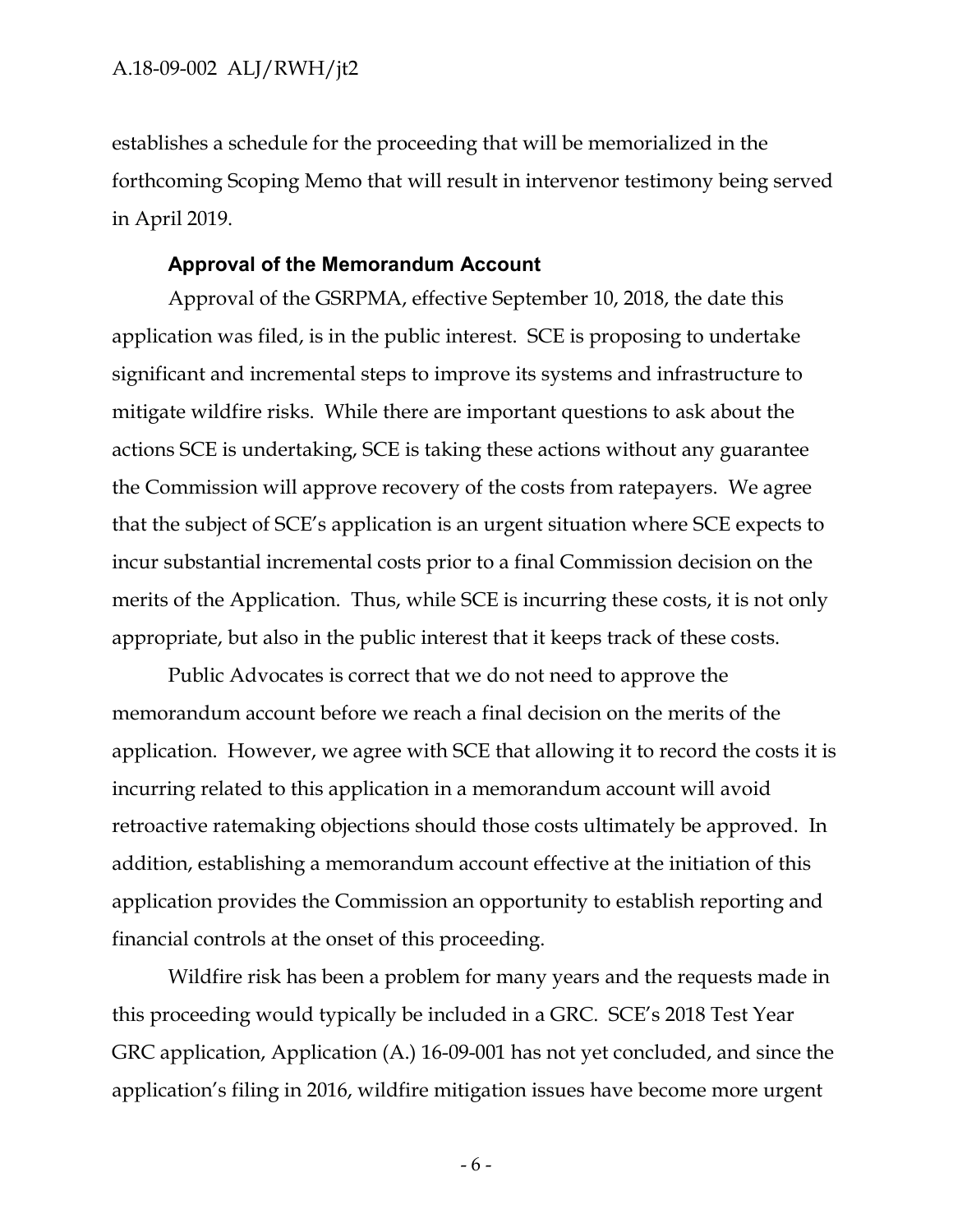and been identified as a high priority for utility and Commission attention. As its GRC has not been decided, SCE is in a unique position with respect to the wildfire mitigation measures proposed in this application. Such a situation is not likely to be replicated in the future for SCE or other utilities. A GRC is the preferred venue where these types of investments should be brought forward in the future.

Establishing the memorandum account does not provide an approval of the proposed costs. The ultimate resolution of the reasonableness of the proposed costs will be determined after the application has been fully reviewed by the Commission and includes allowing intervening parties the opportunity to litigate the merits of the application. Given the unique nature of this application we will closely scrutinize the proposed costs to ensure the proposed costs are truly incremental, and not recovered in another way such as in a GRC. For example, if SCE had forecast certain wildfire mitigation costs in a GRC, resulting in those costs being included in rates, they would not be incremental, and SCE could not record those same costs in the GSRPMA and subsequently seek rate recovery. Incrementality is a complicated, fact-specific issue that will be examined during the course of this proceeding to ensure costs currently authorized in rates or requested in A.16-09-001 are not also recovered as a result of this proceeding. SCE bears the burden of proof in this proceeding to show that the costs proposed are incremental and that appropriate adjustments are made where the proposed actions will reduce the usefulness of existing plant in operation. Once a decision on the activities and costs proposed in SCE's GSRP application is issued, costs recordedin the GSRPMA must be reviewed to determine whether the costs of activities recorded in the interim account adopted

- 7 -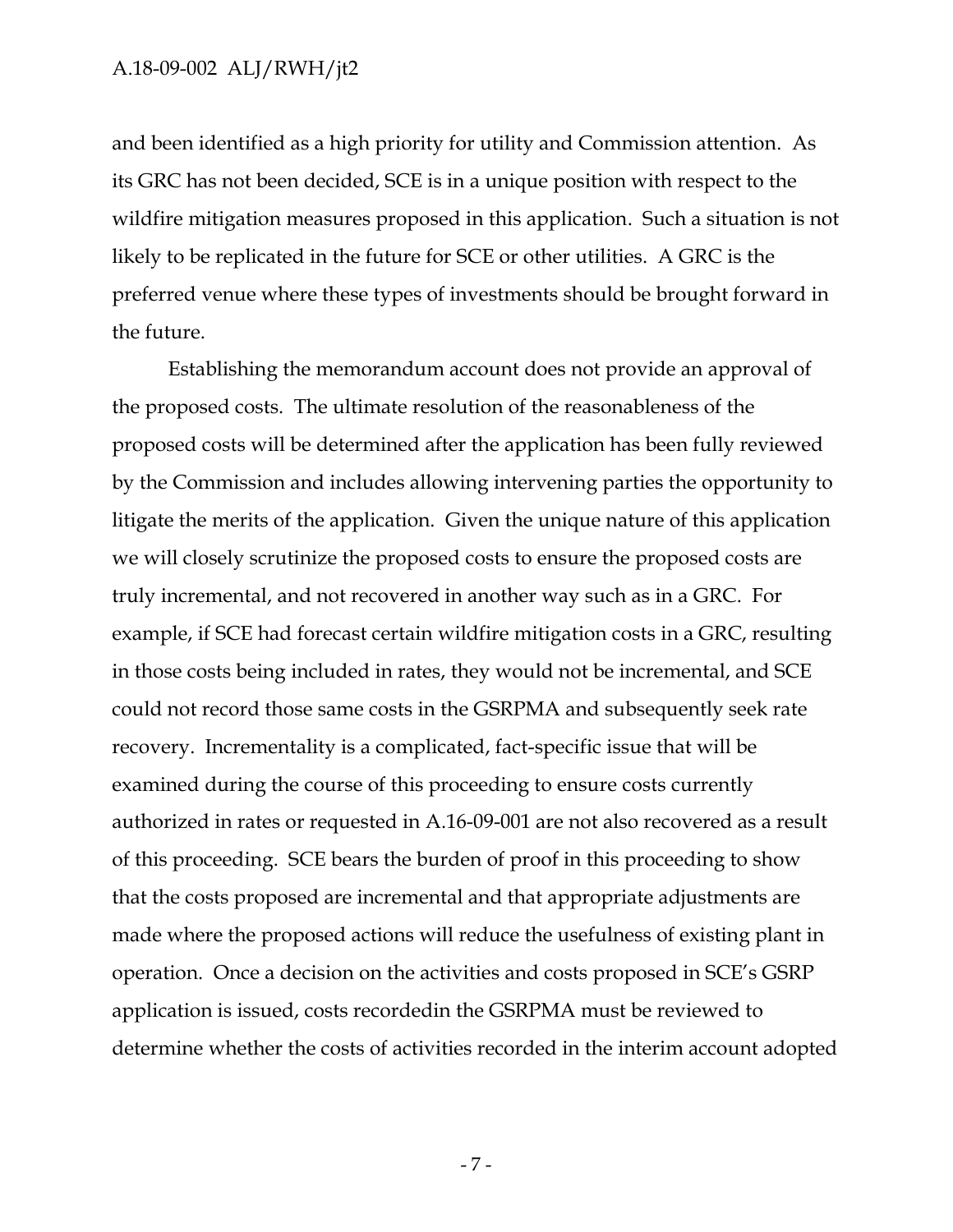here are reasonable and consistent with the terms of the Commission's ultimate decision.

#### **Reporting and Other Transparency Measures**

While we have approved memorandum accounts with effective dates prior to the final decision on the merits of the proposed costs, typically, we have done so for relatively routine and ongoing matters. SCE is asking for the memorandum account to be effective on the date the application was filed so that it can begin tracking costs as of that date. In approving SCE's request, we expect to achieve a level of transparency in SCE's implementation of its proposed GSRP. Accordingly, SCE will be required to serve monthly reports providing a full and complete accounting of its activities. These reports will include all expenditures for capital costs as of the date for the monthly report and any additional information reasonably required by Commission staff. SCE shall work with the Commission's Energy Division staff to develop the format and content of these monthly reports.

SCE forecasts that nearly two-thirds of the forecast revenue requirement and sixty percent of the capital expenditures will occur in 2020. We expect to conclude our review of this application in 2019. For 2018 and 2019 SCE forecasts more than \$77 million in added revenue requirement and more than \$166 million in capital expenses. Thus, in addition to the monthly report of what has been spent, in order to ensure the projected expenditures occur when planned, we will require SCE to serve, 30 days in advance of its planned expenditures for each quarter of its projected 2018 and 2019 forecast costs. Therefore, a report will be served for each \$19,460 million in revenue requirement, and for each \$41,627 million in capital expenditures. As we have noted, the timing and nature of this application is unique, and while we agree with SCE that it

- 8 -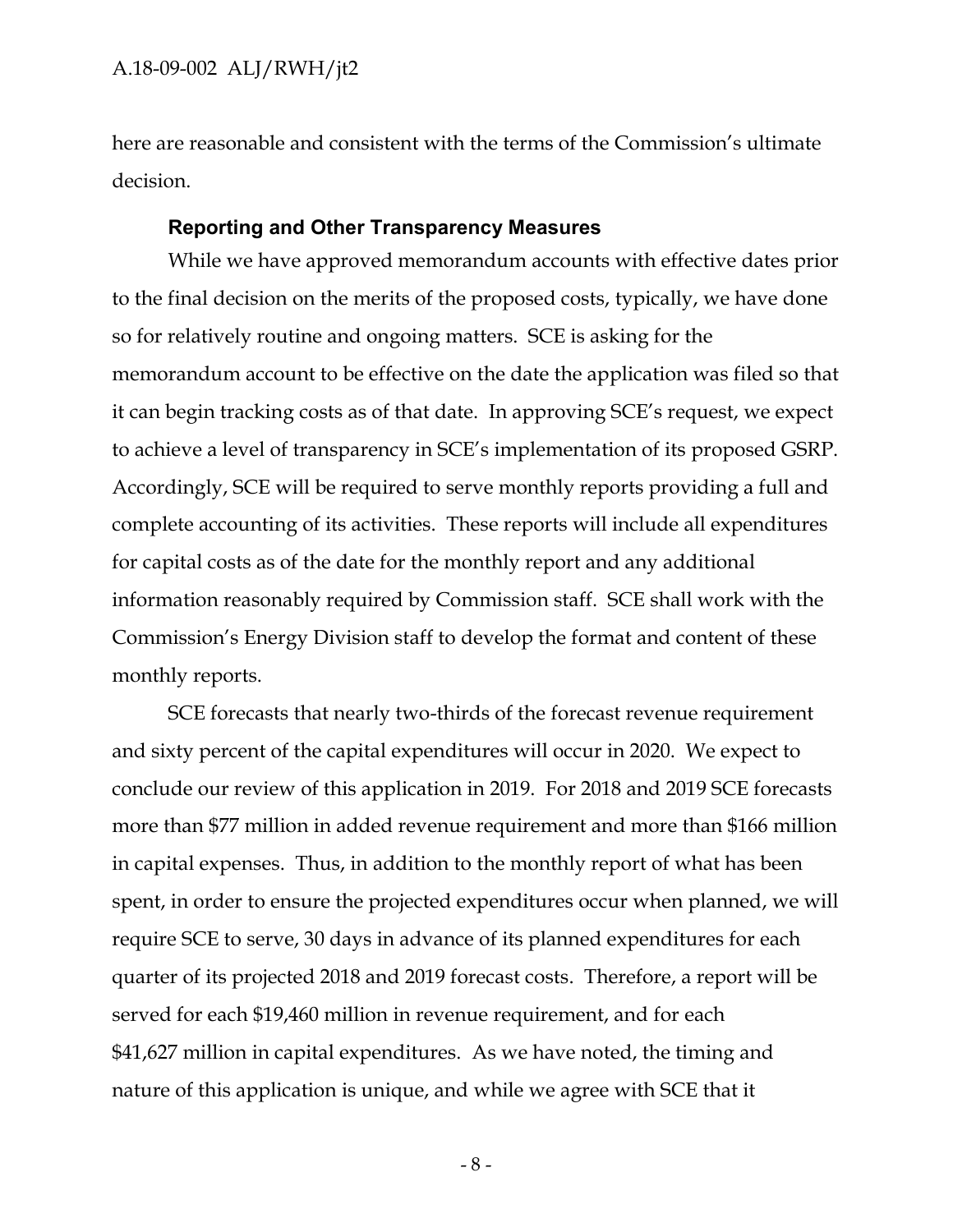should be allowed to begin tracking its costs related to the activities in the application, we will require SCE to be transparent throughout this process. These reporting requirements will provide the Commission a systemic tool to help monitor the costs being recorded in the GSRPMA.

#### **Waiver of Comment Period**

As explained above, Public Advocates and TURN both agreed to withdraw their objections to SCE's Motion to Approve the Grid Safety and Resiliency Memorandum Account. SCE's request is unopposed.

Under Rule 14.6(c)(2) of the Commission's Rules of Practice and Procedure, the Commission may reduce or waive the period for public review and comment in an uncontested matter where the decision grants the relief requested. We waive the period for public review and comment pursuant to this rule.

#### **Assignment of Proceeding**

Michael Picker is the assigned Commissioner and Robert W. Haga is the assigned Administrative Law Judge in this proceeding.

### **Findings of Fact**

1. SCE has proposed incurring costs related to additional wildfire mitigation measures above and beyond costs requested and pending in its current test year 2018 GRC.

2. Granting a memo account does not guarantee recovery of any costs booked into the memo account, because they will be reviewed at a later date.

3. The subject of SCE's application is an urgent situation where SCE expects to incur substantial incremental costs prior to a final Commission decision on the merits.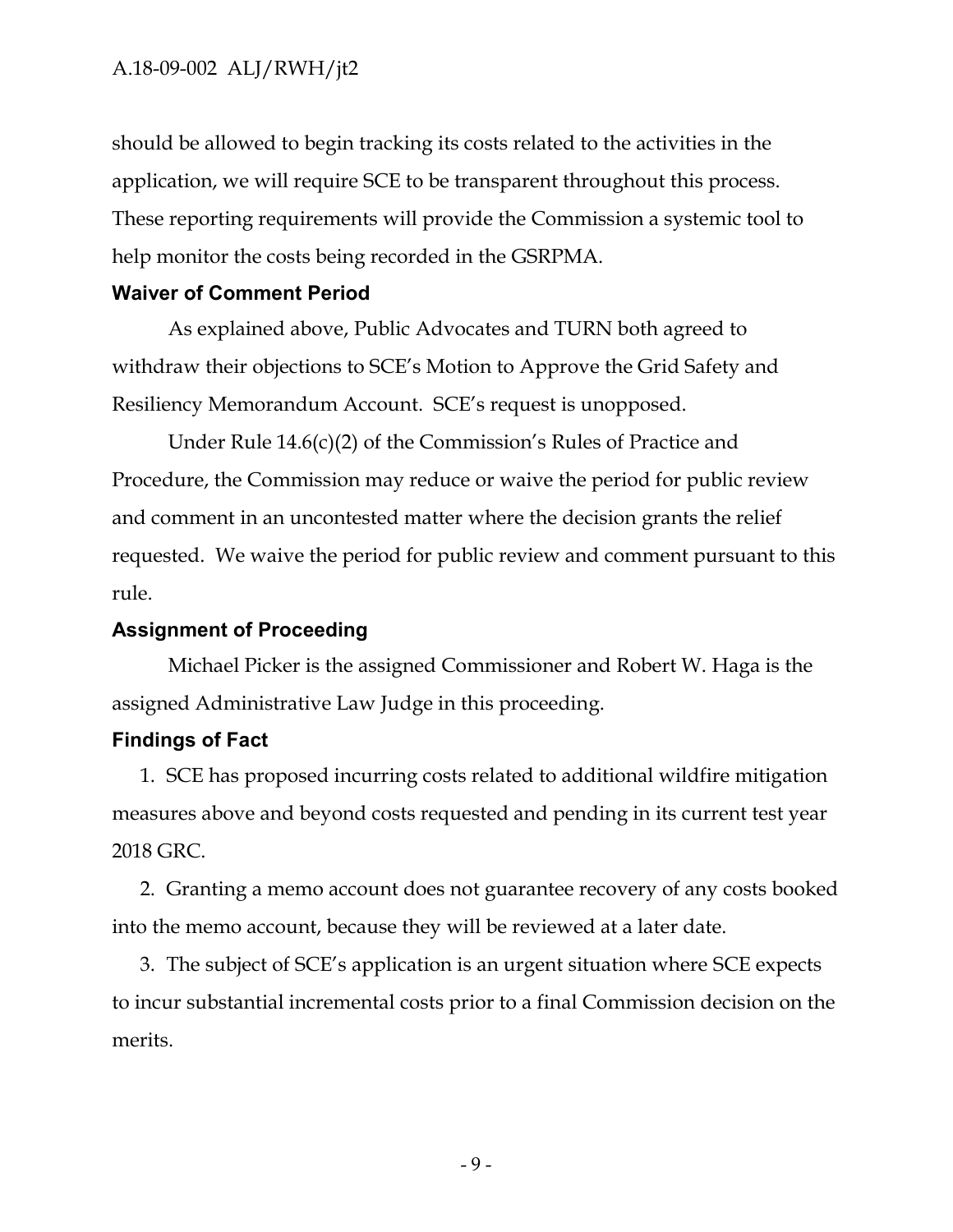4. Approval of an interim GSRPMA preserves SCE's ability to request further Commission consideration of the recoverability of such costs.

5. Approval of an interim GSRPMA, effective September 10, 2018, the date this application was filed, is in the public interest.

6. SCE's tariff language should clearly indicate that only incremental costs may be recorded in the GSRPMA.

7. SCE forecasts that nearly two-thirds of the forecast revenue requirement and sixty percent of the capital expenditures will occur in 2020.

### **Conclusions of Law**

1. SCE's request for an interim GSRPMA should be approved.

2. Establishing the memorandum account does not provide an approval of the proposed costs.

3. The Commission may make the GSRPMA effective as of the date of SCE's application.

4. Only incremental costs above and beyond costs authorized in SCE's test year 2018 GRC should be recorded in GSRPMA.

5. Approving the GSRPMA preserves the ability of SCE to request further Commission consideration of the recoverability of such costs, without objection that might otherwise be asserted based on the retroactive ratemaking doctrine.

### **ORDER**

#### **IT IS ORDERED** that:

1. Southern California Edison Company is authorized to establish an interim Grid Safety and Resiliency Program Memorandum Account, effective September 10, 2018.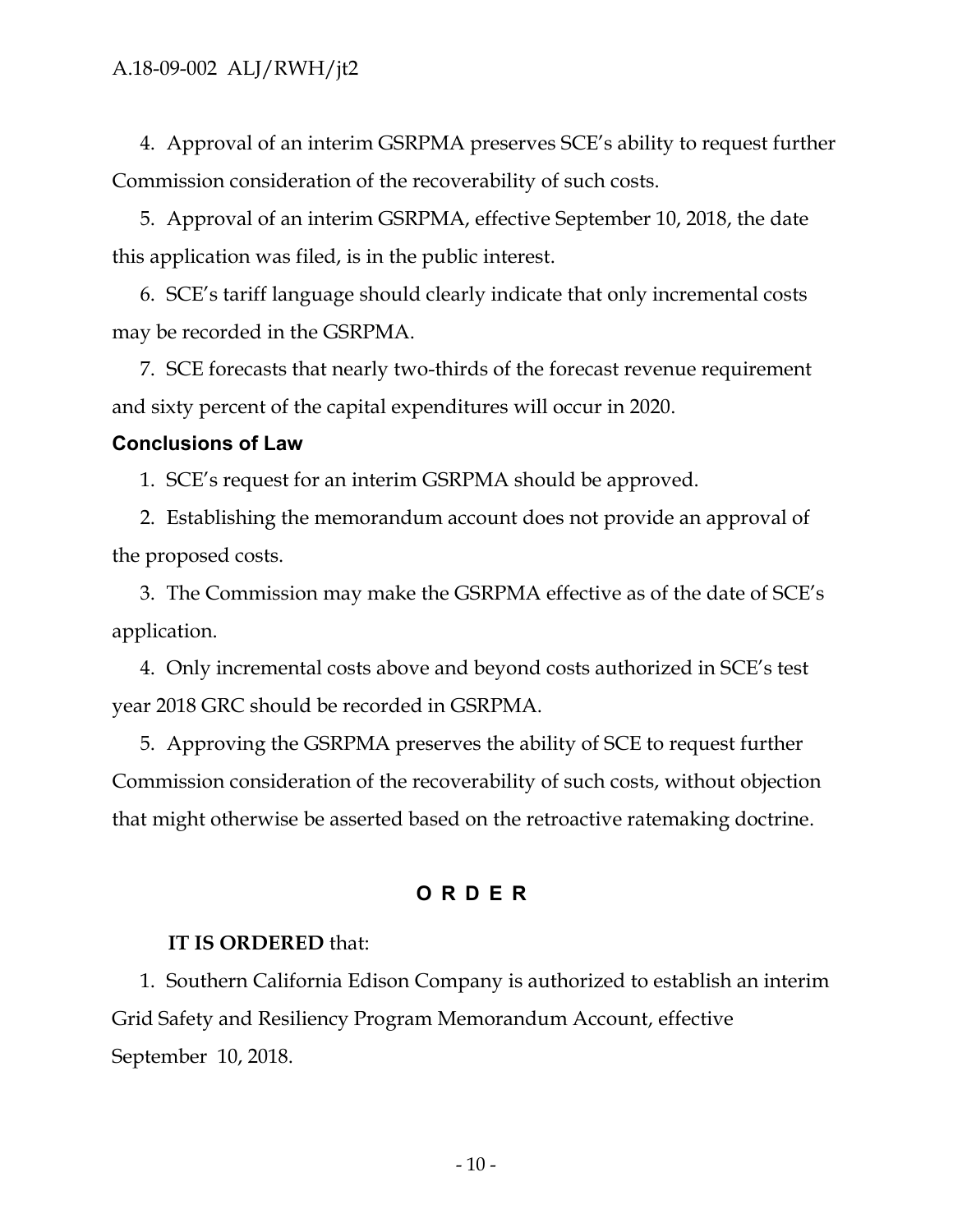2. Southern California Edison Company is directed to file its tariff implementing the interim Grid Safety and Resiliency Program Memorandum Account via Tier 2 Advice Letter no later than 30 days from the date of this decision. The Advice Letter shall also include a proposal for the format to be used in monthly reporting.

3. The Grid Safety and Resiliency Program Memorandum Account tariff language must specify that only incremental costs above and beyond those authorized in SCE's test year 2018 General Rate Case may be recorded in the account.

4. Southern California Edison Company's Grid Safety and Resiliency Program Memorandum Account tariff language should be consistent with this decision.

5. Southern California Edison Company shall serve monthly reports providing a full and complete accounting of amounts recorded in the Grid Safety and Resiliency Program Memorandum Account.

6. Southern California Edison Company shall include in its monthly reports the amounts expended pursuant to the activities included in the Grid Safety and Resiliency Application, including all expenditures for capital costs as of the date of the monthly report, any other information that Commission Energy Division staff reasonably requires, and any other further information reasonably necessary for a full and complete reporting to the Commission.

7. Southern California Edison Company shall consult with Commission Energy Division staff at least one week prior to the submission of each monthly report to determine if any changes are required to the format submitted with the Advice Letter implementing the interim Grid Safety and Resiliency Program Memorandum Account.

- 11 -